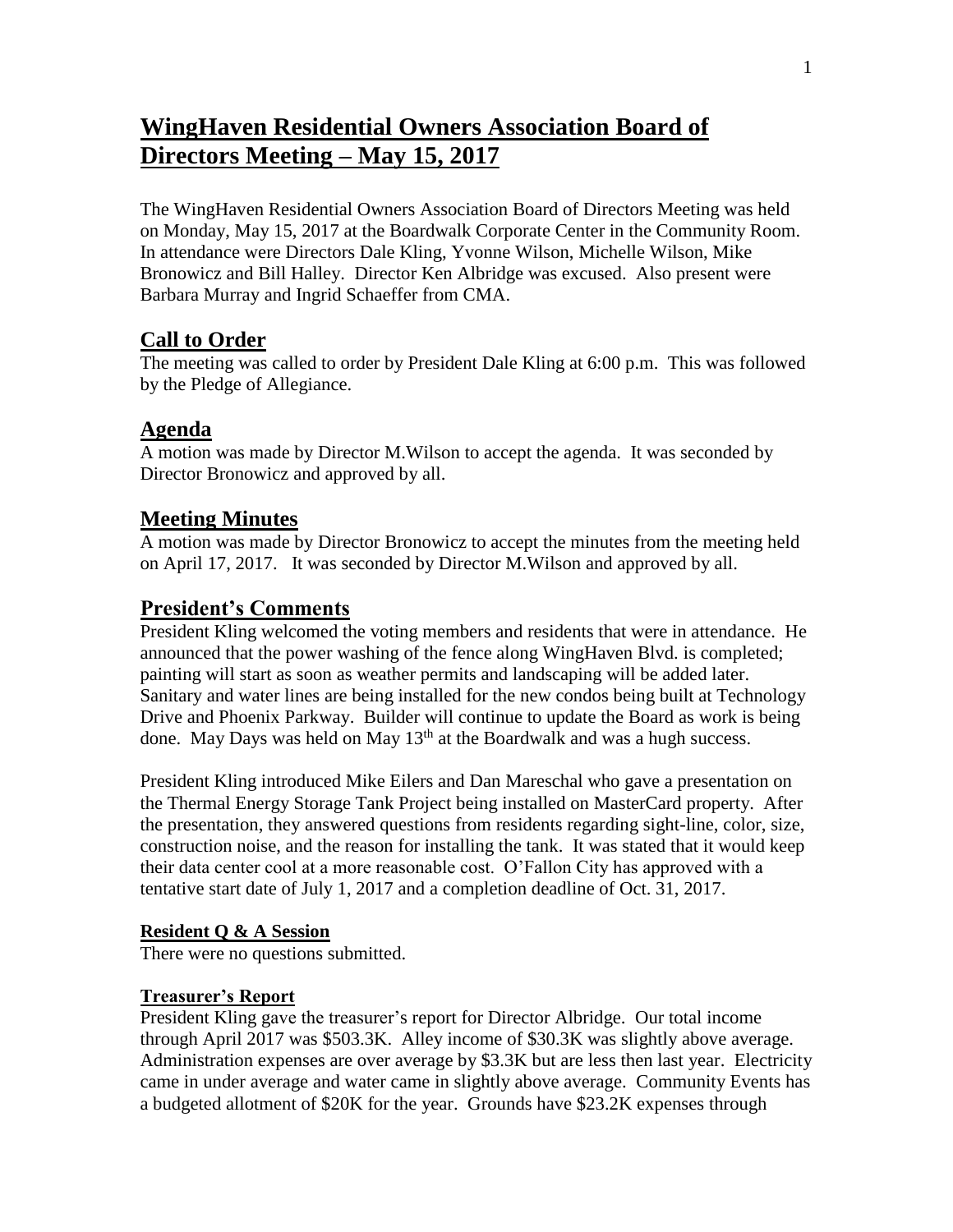April. These figures will be watched when fall approaches and the aging infrastructure will be monitored by the grounds committee. Parks and Gardens incurred \$5.8K which is part of the tot lot light project. Alley expenses are under average but will be watched to make sure that it stays under control. We are currently holding a \$110.3K surplus in our cash position. We expect to exceed expectations and run a surplus for the year.

#### **Committees**

**Events** – The first concert at the Park & Gardens will be held on May 20, 2017, music beginning at 7p.m.

**Architectural** – Director Albridge reported there were seven requests and the committee approved all seven.

**Grounds** – Director Bronowicz reported that he walked the common grounds with Terry Runyon and the Master Association. Terry put a proposal together to take care of the work that needs to be done throughout the WingHaven community. Proposal #7831 in the amount of \$6,310 was sent to CMA. It was presented to the Board and discussed. A motion was made by President Kling as follows:

**MOTION –** Director Kling made a motion to accept proposal #7831 and to proceed to do the work of items 1 thru 6. Seven, eight, and nine will be investigated, as to who is responsible for the landscaping (WROA or Master Association). Results will be announced at a later date.

**Beautification –** Directors M.Wilson and Halley will have a report in June.

#### **Neighborhood Watch Program**

Chairman Bill Wilkerson and Co-Chair Troy Moore reported they have met with O'Fallon Police and they will be collecting information along WingHaven Blvd. and Phoenix Pkwy and Falcon Hill Pkwy. to Bates Road. On WingHaven Blvd. they are reporting that less than 1% of travelers along that stretch of road are speeding.

Several car and home break-ins have occurred in the area and Officers Jacob reminds residents to… 1)Lock car doors, 2)Leave lights ON inside and outside, and 3)DO NOT post your where-abouts on FaceBook.

Solicitors – need to be wearing a badge with picture.

#### **Management**

Twenty-three violation letters have been sent out. Eighteen residents are with our attorney. Total prior years' fees that have been collected are \$1444.86. Twenty-two reservations for the Park & Gardens Pavilion have been made. There are still four (4)